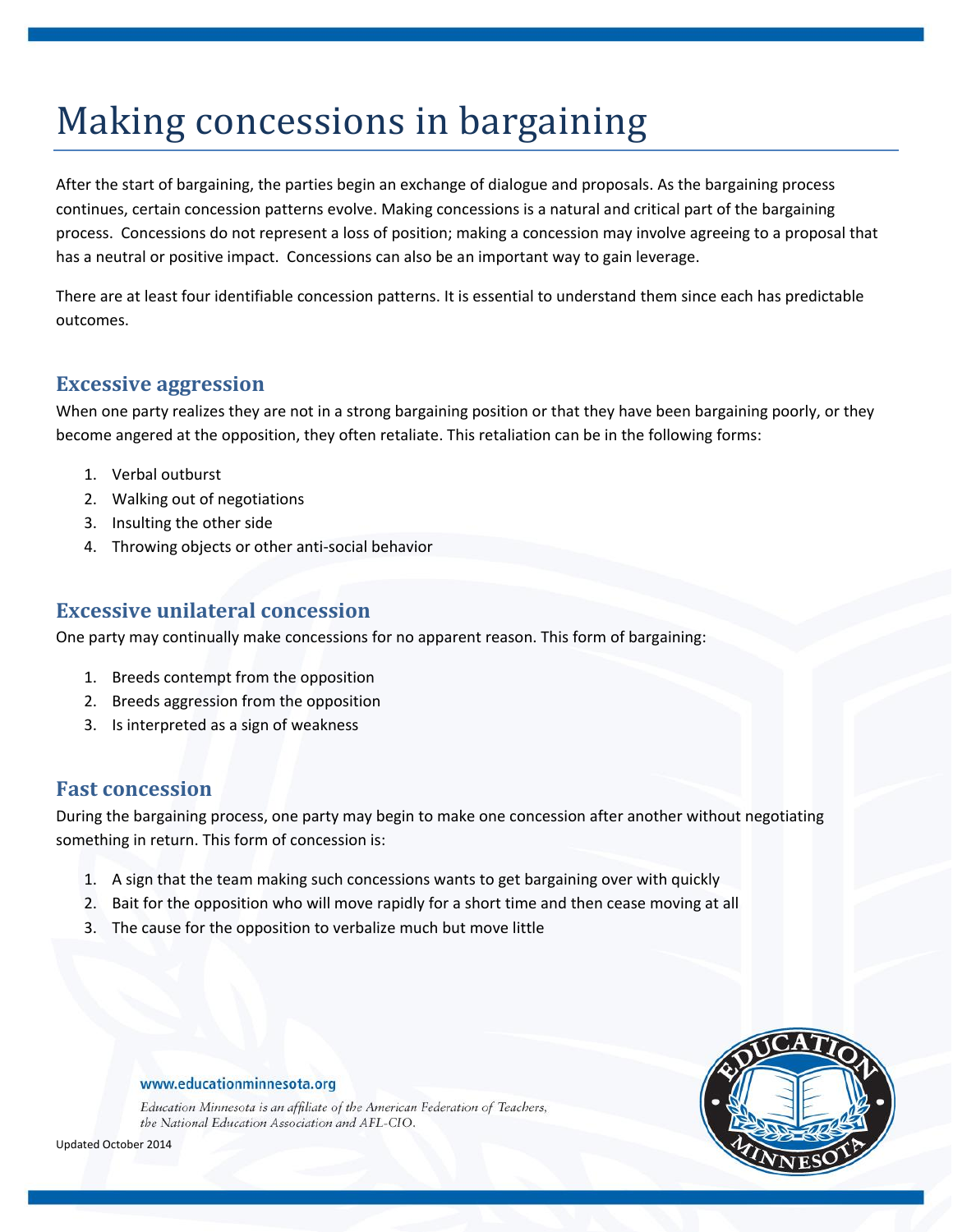# **Reciprocal concessions**

The concession pattern that is the most useful is the pattern where exchanges are made in trade for a concession. This form of concession is:

- 1. The most preferable pattern
- 2. Sometimes slow and rhythmic and develops the method for resolution
- 3. At the point when only hard issues remain
- 4. Responsible for relatively good contract provisions

# **Do's and don't's of making concessions**

- Give yourself room to negotiate.
- Make the opposition work for your concession.
- Get the other party to open up first.
- Conserve concessions.
- Train yourself to get something for each concession.
- "Tit-for-tat" is not good for you. If the opposition moves \$60, you can move \$40.
- If you cannot get a concession, get a contractual promise.
- Say "no" with a smile.
- Keep track of your concessions.

### *Do… Don't…*

- Set your initial demand near your final objective.
- Start negotiations without listing each issue along with its goal and its minimum.
- Accept the first offer.
- Use up concessions. They are like a bank account. When concessions are gone you may deadlock.
- Make yourself too predictable. The opposition should not be sure of what is likely to occur in the way of concessions.
- Make quid pro quo (something for something) counter offers.

# **Avoid Early Commitment**

- The other party may withhold or distort relevant information.
- Anticipate gaining information only through interchange.
- Make exploratory rather than firm offers.
- Negotiate the entire contract via tentative agreements rather than by ratified agreement item by item.
- Allow enough time to bargain.
- Start initially with big demands, particularly in new bargaining relationships.
- This avoids a stance that may later prove too low.
- The lower the initial demand the greater the risk of an initial unnecessary concession.
- The parties need some of their own offers refused to assure that a lower agreement is the best available; a result is convincing opponent how difficult it is to move.
- It allows parties to keep bargaining going while assembling information.

# **Induce the Other Party to Make Concessions**

- Induce the other party to accept a minimal satisfactory contract.
- Cause the other party to lower its expectation level.
- The second party's concessions may affect the first party's trust level.